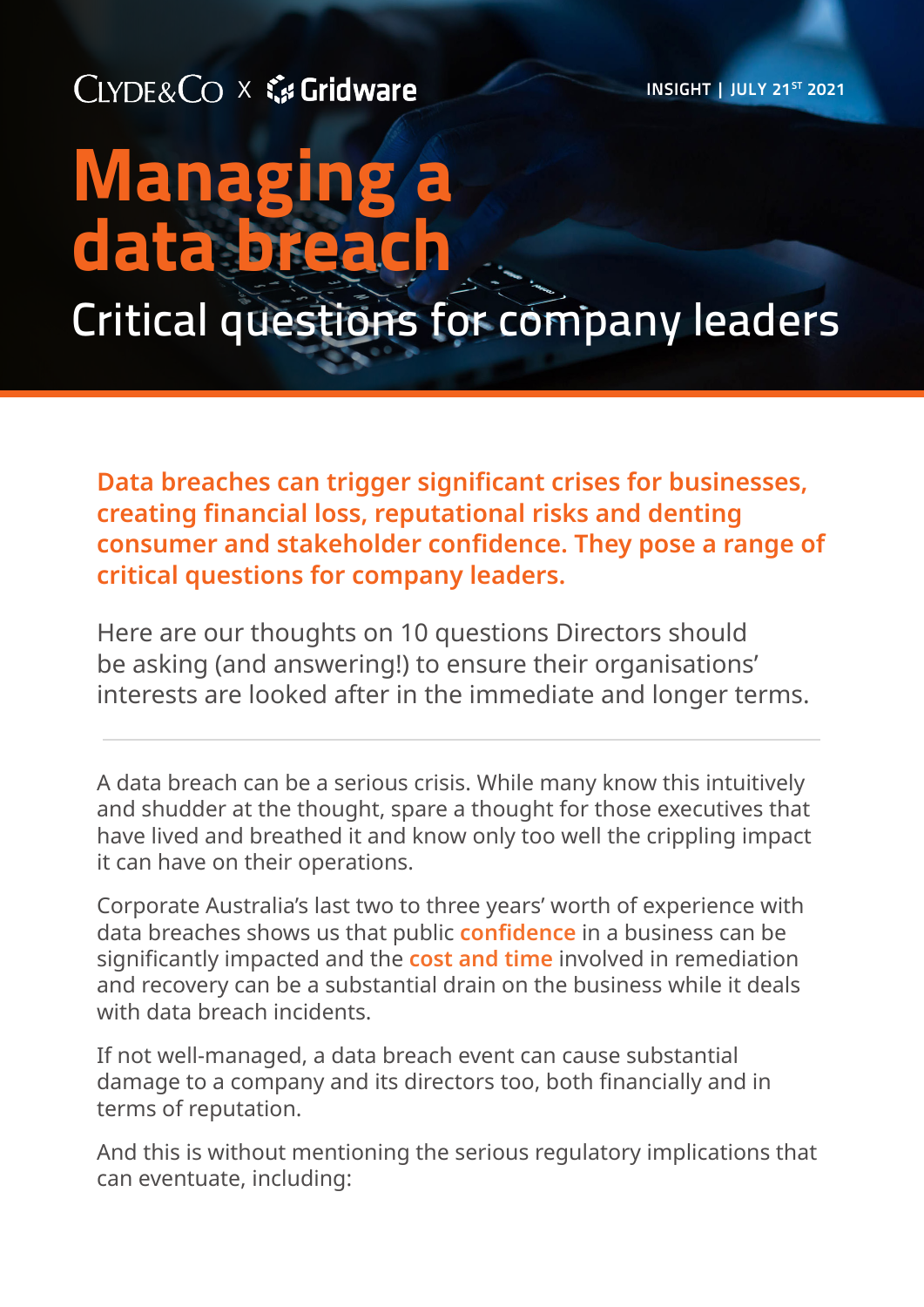- Consumer class action claims
- B2B loss recovery proceedings
- Regulatory investigations

The response of management and leadership is often reactive (and panicked) rather than strategic.

The role of the director in the modern corporation should be to see the wider implications associated with the incident and initiate the right next steps to mitigate damage in the medium and longer term.

Recently, the Australian Institute of Company Directors ("AICD") issued a thought leadership paper on oversight questions for company leaders. I found it an insightful summary of advice I myself have given leaders of various clients we've had across many different industries in the wake of data breaches.

For the benefit of our networks and readers, we've summarised the key takeaways in our view for each of the questions that directors should ask in the wake of a data breach. We also quote from part of the recommendation points under each question.

These questions – if asked at the right time – can help uncover key issues in the moment of a data breach. They provide a trustable, bankable list of inquiries that can help reduce the pain and improve the chance of a much more productive rebound out the other side.

# **1. Is the investigation in the aftermath of the breach independent?**

In a nutshell, to ask in-house teams to investigate a breach risks giving rise to (essentially) conflicts of interest. It is likely that in such cases the very people investigating the breach were those tasked with preventing it in the first place.

A common occurrence we observe is data breach victims asking their Managed IT providers, the team primarily involved with setting up the IT network environment to contain or provide any form of investigative advice about the data breach. Any resulting view could suffer from a serious lack of objectivity.

The AICD thus recommends: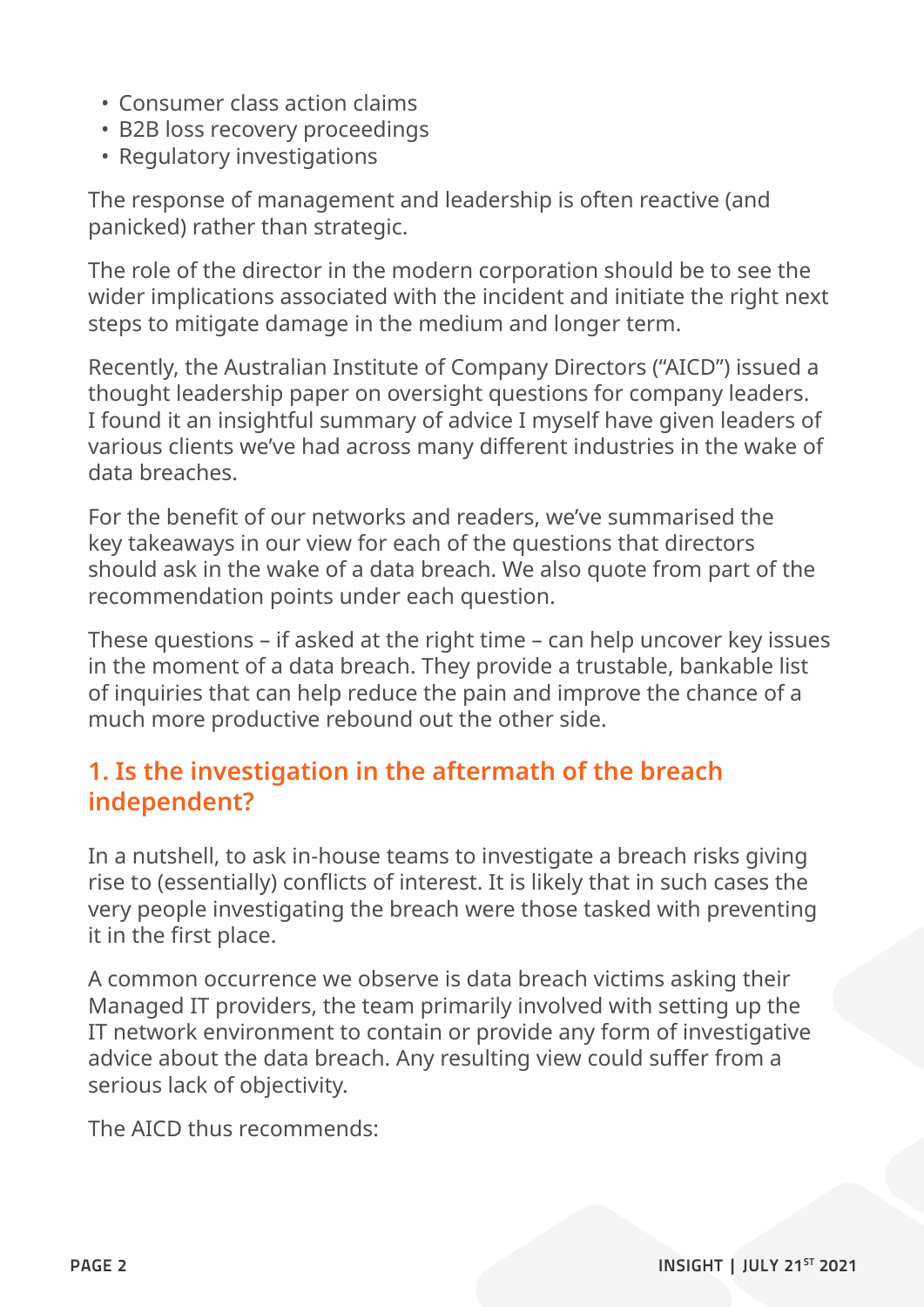*Have a senior officer other than the head of IT or chief information security officer engage a third-party IT forensics specialist to investigate and report. Have the investigator primarily engaged by an officer outside the IT and IT security teams.*

Australian Institute of<br>**Company Directors** 

# **2. Is important evidence being preserved?**

Steps taken to prevent a breach that is underway or to shut down a system that is part of a compromise can lead to the erasure of key evidence about the nature of the attack. The importance of preserving evidence, then, is paramount to analysis, recovery, and proactive guarding against future issues. Without an effective log management and retention program, the critical forensic information which management needs can often be lost by the time a forensic analyst can begin an investigation.

The AICD recommendation:

*Make sure the independent forensic investigators get to the system as soon as possible and take an image. Ask that a record of the state of the system at the time of the breach is retained and that procedural steps are being recorded and reported.*

**Australian Institute of<br>Company Directors** 

## **3. Will the investigation produce documents that may be used against the company?**

Those investigating the breach may uncover some documents the conclusions in which may be damaging in legal or regulatory investigations. This is a matter for organisations' compliance, risk, and governance functions, not investigators putting together a fact base. Investigators need to focus on identifying facts associated with the cause of the breach and allow these respective functions to play their relevant role.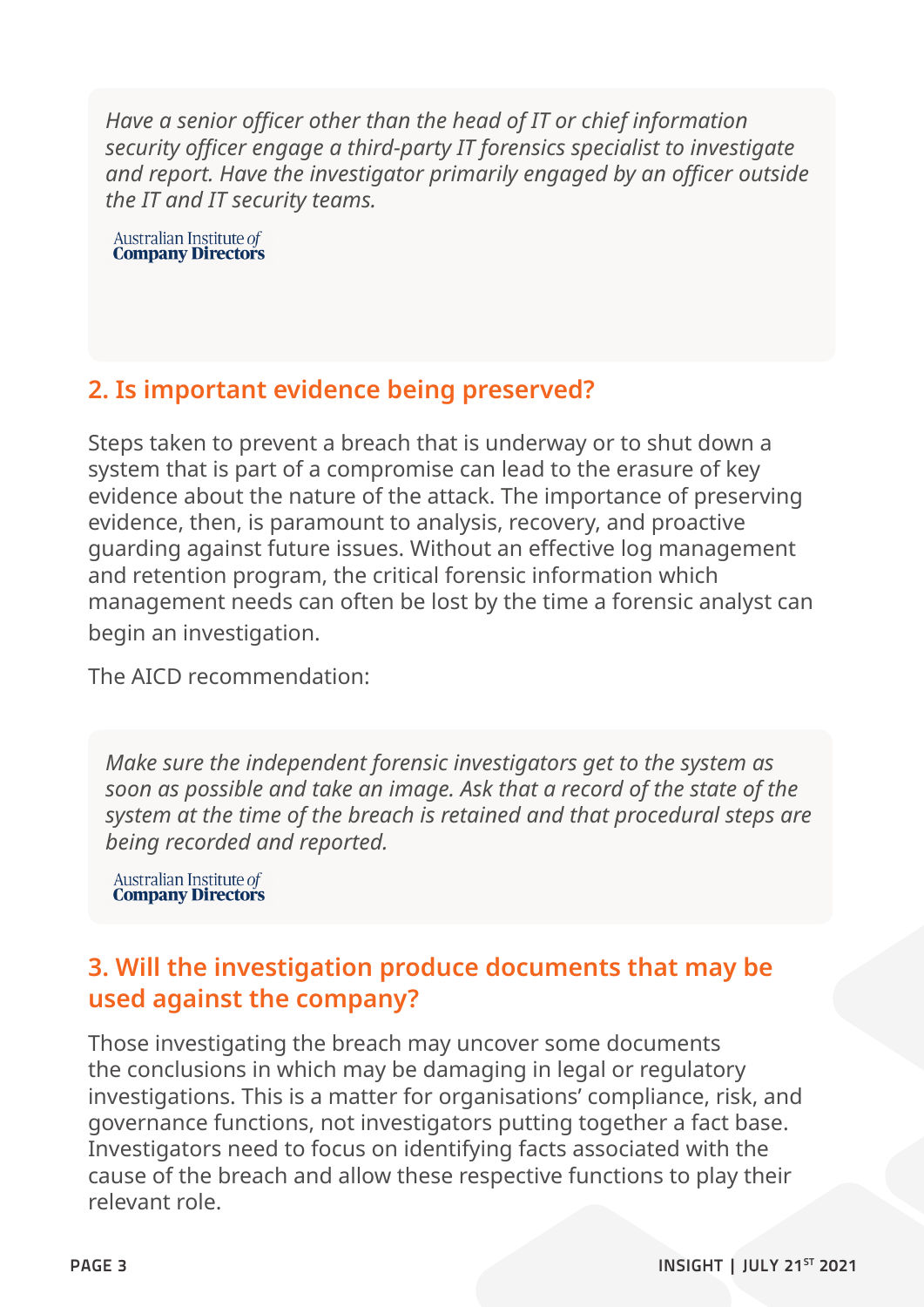The AICD recommendation on this sensitive area:

*Ensure that investigators focus on identifying and reporting factual information. Separate assessments of responsibility can be the focus of a subsequent governance process. Have the General Counsel of the company, or an external law firm, engage the forensic investigators for the purpose of providing legal advice and restrict circulation of the forensic report to those making decisions regarding the legal interests of the company.*

Australian Institute of<br>**Company Directors** 

## **4. Have we identified the relevant categories of information that have been compromised and stakeholders associated with them?**

"Data breaches" can be of varied types. Some examples include:

- Discrete elements of broader data sets (e.g. names, addresses)
- Email address of employees of a company
- Customer information

to name but a few.

Minimising the damage that arises from a data breach requires rapid **identification of each category** of compromised information and its associated stakeholders. In most cases, advising affected parties sooner is more likely to mean that they will regard management of the incident as competent and candid.

The AICD recommendation:

*Make sure there is a rapid review and analysis of potentially compromised information, including the extent to which the information gives rise to contractual or regulatory obligations, and identify the extent to which any key stakeholder relationships may be at risk.*

Australian Institute of **Company Directors**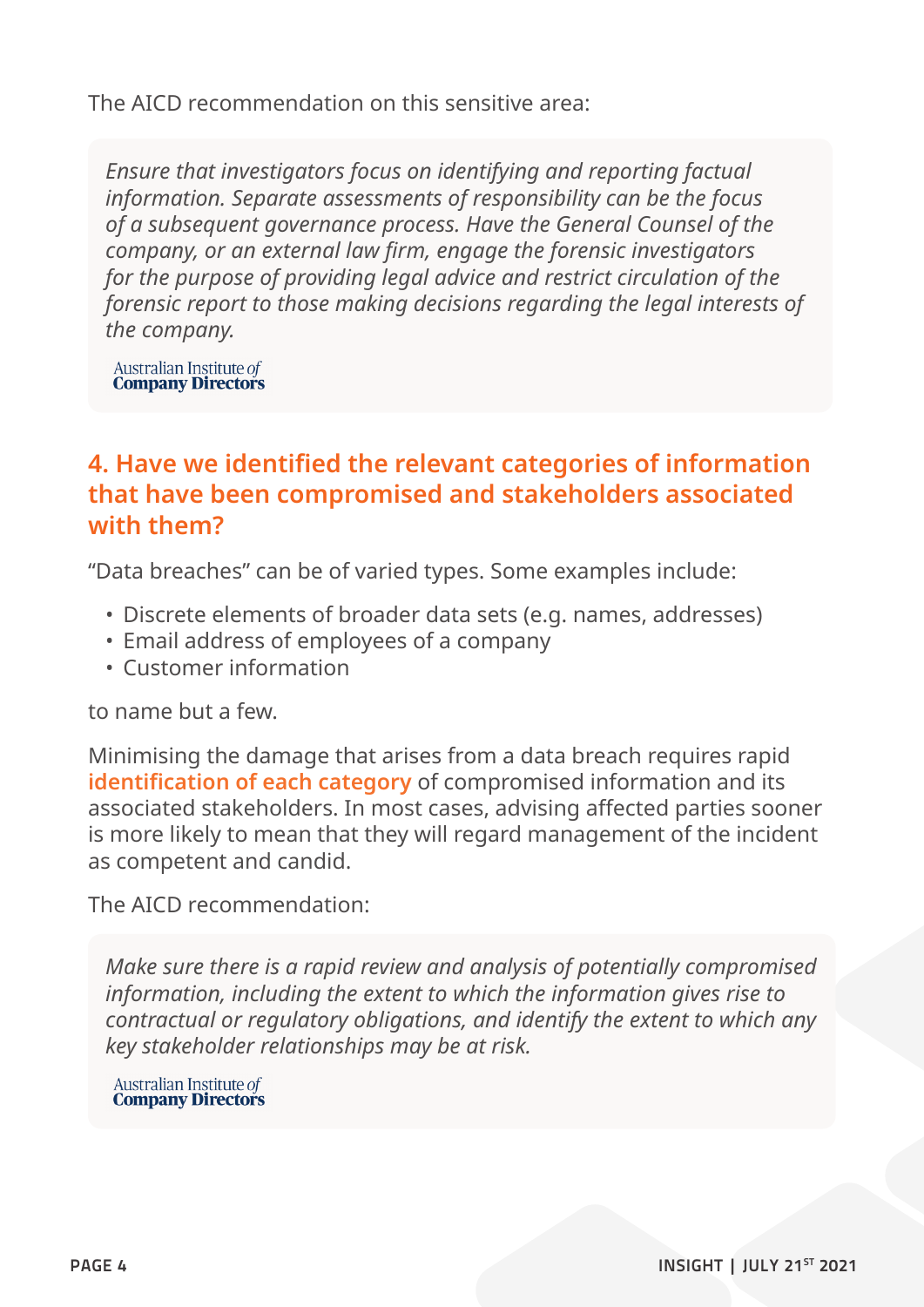# **5. Have we considered the best ways to limit the possible damage?**

In the moment of a data breach / incident, cool heads need to prevail. While the broader reputational concerns that result in the moment are understandable, they need to be (at least temporarily) put to the side to consider how — in sheer immediate and practical terms — the impact of a data breach may be limited.

In many cases, the information lost or compromised may not be particularly sensitive or useful, with the majority of concern over its loss coming from its potential use in phishing or phone scams (for instance).

Immediately practical actions following a breach may range from an email asking recipients not to open an email to changing passwords and requiring all users to authenticate their accounts. Whatever the case may be, in the immediate aftermath, think **practically and pragmatically** to limit the imminent damage.

The AICD recommendation captures this succinctly:

*Turn your mind to practical steps that might mitigate or prevent potential harm arising from the compromise. Foremost among these is advising and warning the data subjects that they may be at risk.*

**Australian Institute of<br>Company Directors** 

### **6. Has the company breached applicable regulatory obligations? Should we notify the regulator?**

All Australian companies with an annual revenue of more than \$3 million p.a. are considered 'APP entities' under the Privacy Act 1988 (C'th), and as such may be subject to investigation and notification obligations following a data breach.

When an APP entity suspects that there may have been unauthorised access to or disclosure or loss of personal information it holds, it is required to carry out a reasonable and expeditious assessment to determine whether an eligible data breach has occurred. The Office of the Australian Information Commissioner (OAIC) expects that entities subject to a data breach will complete this assessment within 30 days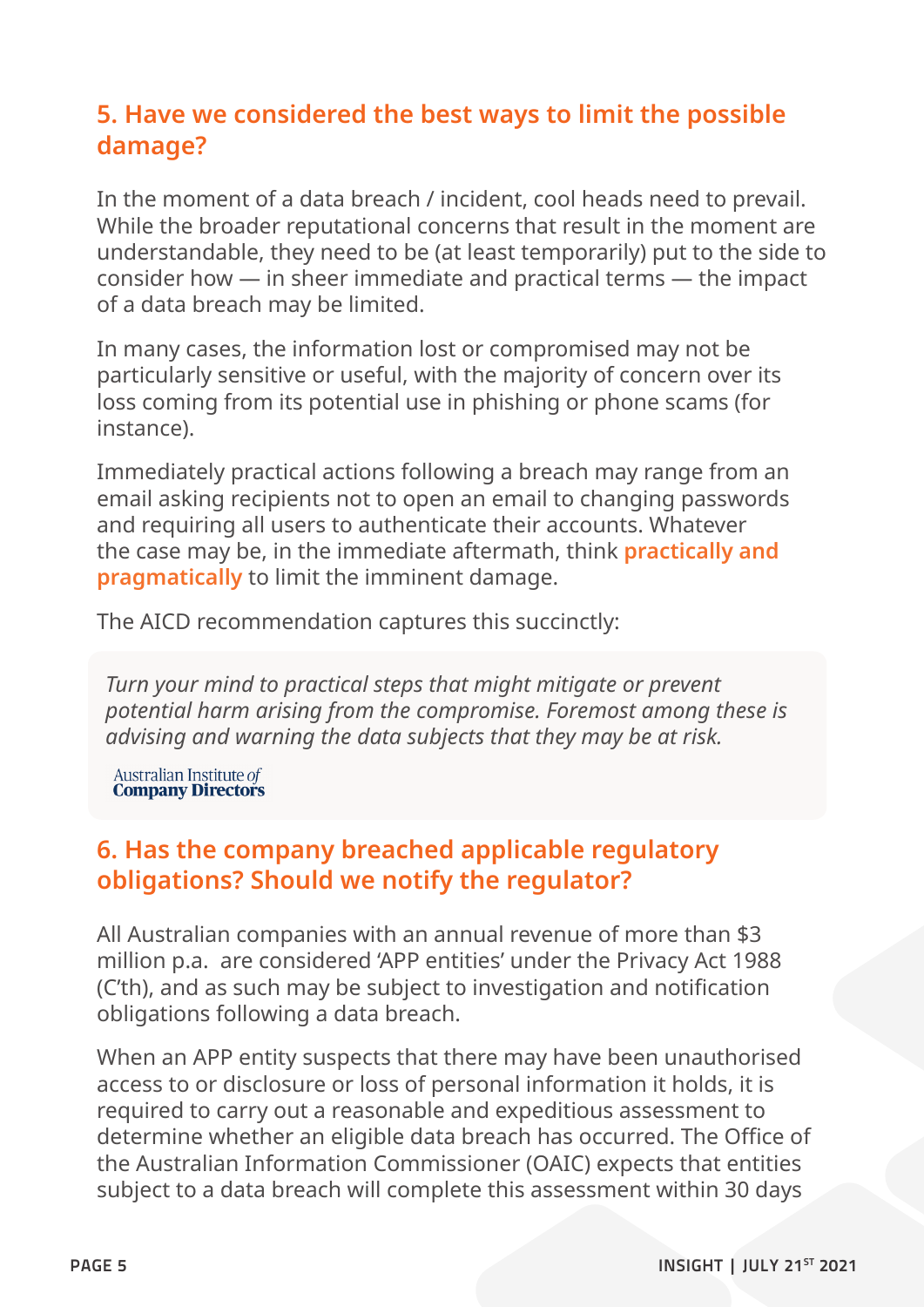of discovering the incident, if not sooner. Organisations need to be cognisant of this time frame when responding to a data breach, as a failure to do so may result in a higher level of scrutiny from the OAIC and others if notification is eventually required.

When determining whether a data breach is notifiable, APP entities must consider the extent, if any, of unauthorised access to its network, whether the data breach is likely to result in serious harm to affected individuals, and whether any remedial steps can be taken to prevent harm occurring. If unauthorised access and a likelihood of serious harm are confirmed, and no remedial steps are available, an APP entity will be under an obligation to notify the OAIC and affected individuals as soon as practicable. The question leaders should be asking is:

## Do the circumstances of the incident suggest that notification is required? What technical and legal assistance do I need to assess this? What can I do to prevent harm from occurring?

In addition to obligations under the Privacy Act, financial services companies that are regulated by the Australian Prudential Regulatory Authority are subject to additional assessment obligations such as CPS 234. These companies may be required to notify the regulator in the event an incident occurs which compromises a core system. Other overlapping State and Territory Privacy Laws and regulations may also apply to specific industries and in addition to those discussed above.

While the situation varies from industry to industry, leaders need to be aware of the applicable legal and regulatory obligations and should be prepared to conduct an assessment to determine whether notification to a regulator is necessary. Legal advice from leading breach coach privacy counsel who have experience managing data breach investigations and working with regulators and law enforcement bodies day to day is critical. While there are several law firms that 'do this work', there are some that have specialised in cyber incident response and it pays to get good counsel from those specialty firms.

The AICD recommendation in this regard is to:

*Be proactive in communicating with regulators and take advantage of the cyber-attack defence expertise provided by the ACSC.*

Australian Institute of<br>**Company Directors**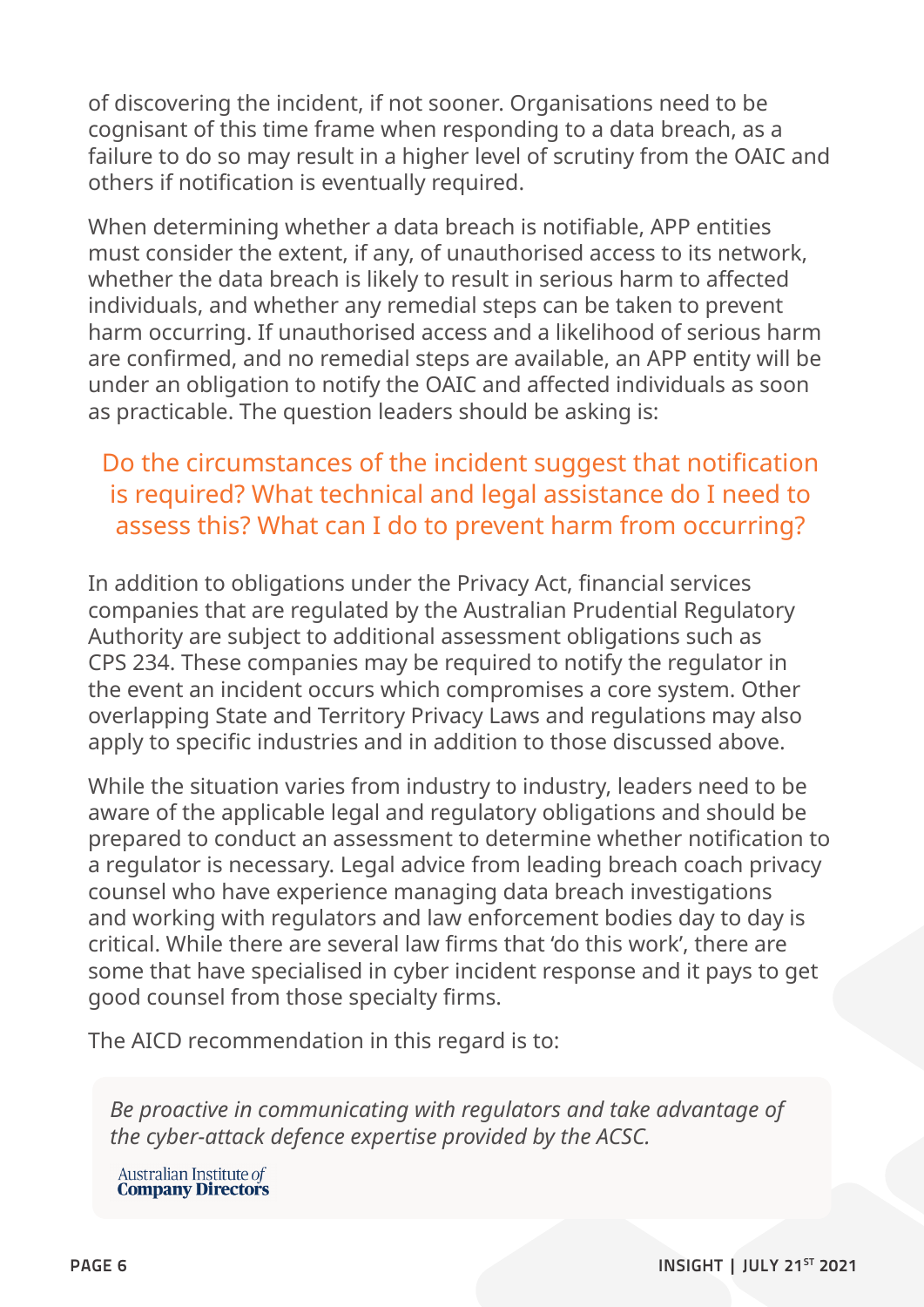# **7. Has the company breached applicable contractual obligations?**

This is one of the most serious and pressing questions to consider.

A data breach can damage commercial relationships with customers and suppliers and may give rise to **breach of contract**. As a result, it is crucial that all commercial contracts are assessed following a data breach to determine whether notification is required. If so, it is important to act fast and decisively to notify customers and suppliers of the breach, as this will help preserve any existing business relationships.

Important considerations are whether intellectual property has been lost, whether the data breach violated the contractual duty of confidentiality, and whether notification of a suspected or confirmed data breach is enshrined within the contract itself. Beyond data risk, you should consider whether the incident places any of your suppliers at risk of lateral attack against their systems and ensure that you advise them accordingly of what security steps need to be taken to prevent this from occurring (for example issuing a warning about phishing emails being propagated).

When considering whether notification to customers and suppliers is necessary, it is important to look at the circumstances of the breach holistically and decide whether it is in the best interests of all parties to advise them on what has occurred. Managing a multi-party data breach incident is complex and requires a well-considered strategy, to ensure that all affected parties' interests are well-managed, and that third party B2B claims are minimised. The AICD recommendation mimics the above and recommends a consideration of the commercial relationship and what impact notification might have.

*Consider how news of the data breach will impact your relationships with your customers and any contractual obligations may have been breached.*

**Australian Institute of<br>Company Directors**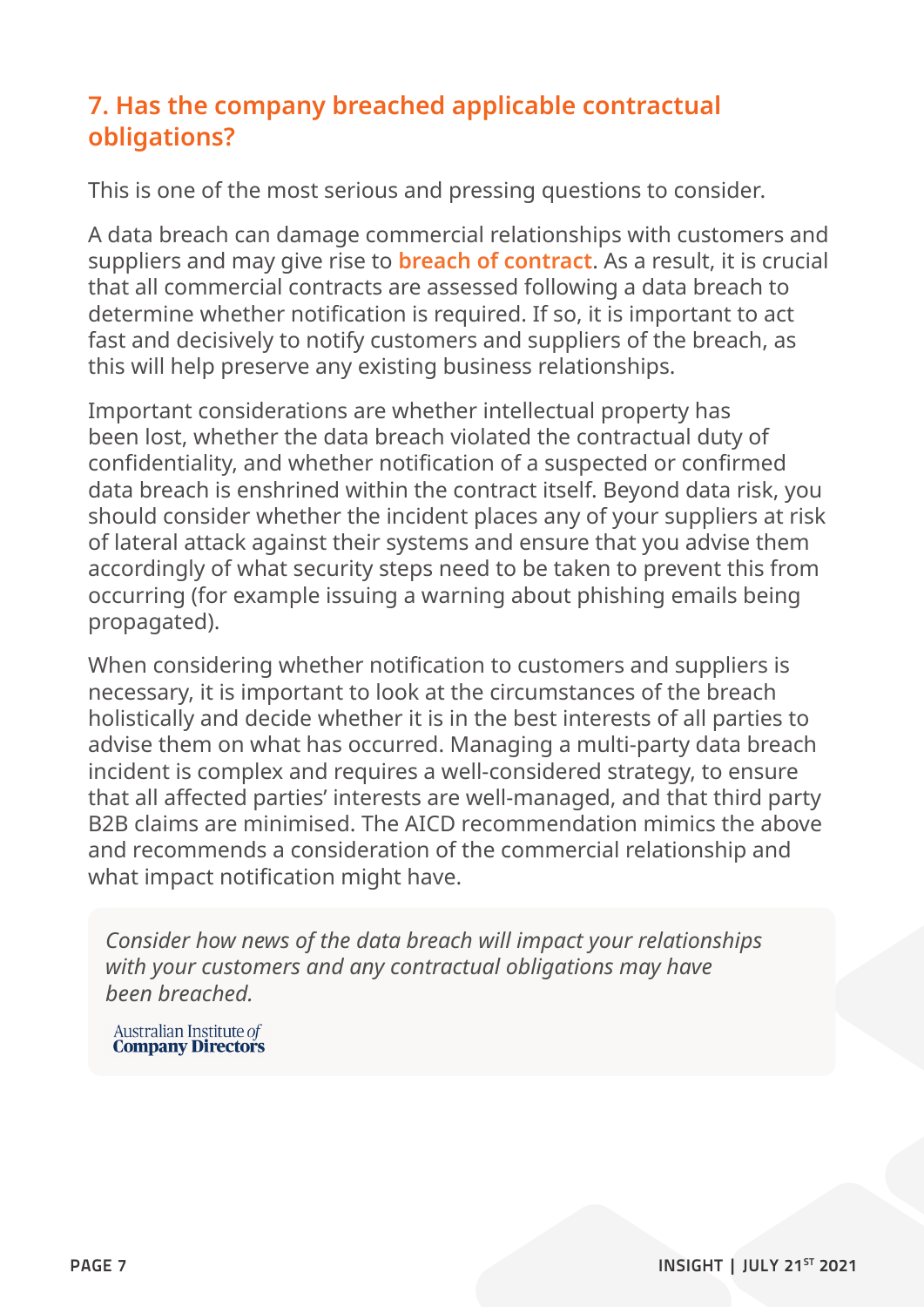## **8. What is the communications strategy?**

Data and cybersecurity are a major news interest today and there is no getting away from this fact.

Information can reach the media if news of the breach is communicated broadly within the company, if there is a leak from a supplier or in a myriad of other ways.

As one company director has aptly noted, "uncontrolled communication regarding the data breach can be as bad as the data breach itself". Thus, the pertinent AICD recommendation, which states:

*Consider a strategy to take control of information regarding the incident. Prepare to handle enquiries and the substance of the information to be communicated. Take steps to ensure that key stakeholders are advised by you rather than finding about it from public sources.*

Australian Institute of<br>**Company Directors** 

### **9. Make sure any report or analysis is complete**

In most cases where data breaches require mandatory notification to the **OAIC** or relevant industry bodies, they require a **description of the breach** including the kind or kinds of information concerned.

Where a breach is likely to be notifiable, a key part of the investigation must be aimed at **learning enough about what has happened** to enable the company to accurately describe the breach.

An assessment of the likelihood of serious harm changes substantially if — for instance — an organised, criminal threat actor is involved.

Thus, the **AICD recommends** that your forensic investigator should provide a "clear picture" of the information available about issues including:

- the method of attack;
- whether any harmful code was used in the attack;
- whether any social engineering was used in the attack;
- the date and time the attack first occurred;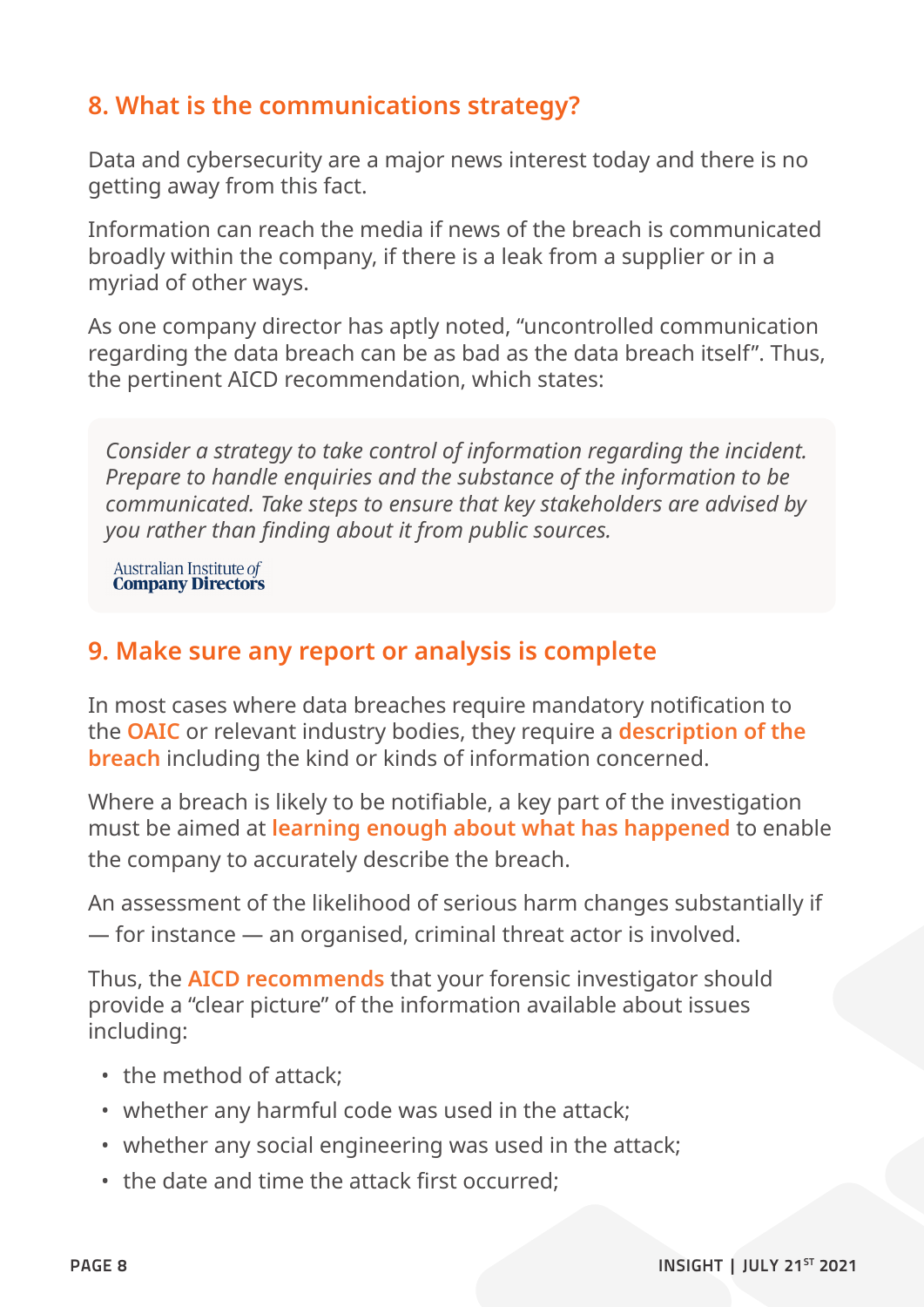• each step taken as part of the attack and the date and time of each step;

• the systems and information accessible to the attacker and the period during which each was accessible;

• any evidence that information was deleted, modified or exfiltrated from the system and our conclusion on that evidence;

• any evidence that a system or software was deleted, modified or exfiltrated from the system and your conclusion on that evidence;

- any evidence or inference regarding the identity of the attacker;
- any evidence or inference regarding the reasons for the attack;
- all available information regarding the information that was or is suspected to have been compromised;

• if a back-up was used to re-establish operations, the period for which data has been lost and a description of the subject information;

• whether or not personal information was compromised, and your assessment of the likelihood of serious harm to any data subject;

• whether you are confident that the compromise has been remediated including whether all ongoing means of access to the system by the attacker (including access to accounts and passwords) have been updated and checked; and

• the recommendation to prevent a recurrence and when these steps will be complete.

# **10. Has the company taken steps to ensure that lessons arising from the incident have been learnt and actioned?**

This may seem like a no-brainer, but it is remarkable how often this important, future-oriented point is missed in action.

Companies that are in more advanced stages of maturity in their overall cybersecurity posture will have standard guidelines to review, remediate and change following an incident.

A good, mature process should see a focus on improving the security architecture or defensive arsenal maintained by the business, improving logging of incidents, reporting of breaches and the resources and time devoted to security.